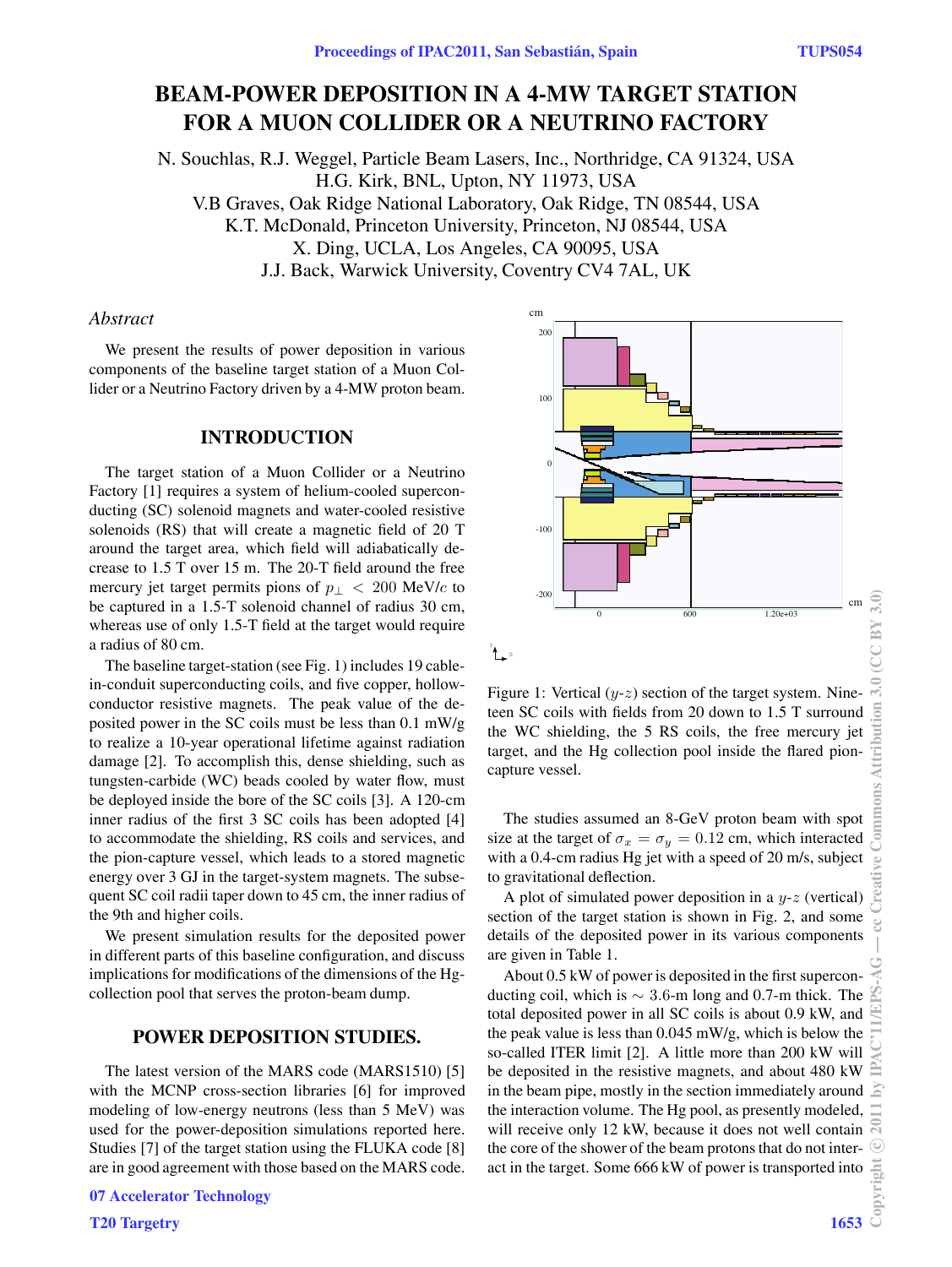

Figure 2: Vertical  $(y-z)$  projection of the density (in mW/g) of power deposited in the target region, according to a MARS15 simulation. The peak value in all SC coils is less than 0.045 mW/g.

Table 1: Power deposited (in kW) in 19 SC coils, 4 shielding areas (SH), 5 resistive magnets (RS), 3 beam pipes (BP), resistive-coil water cooling (RSC), Hg target, Hg pool, and downstream Be window.

| Component             | $P$ (kW) |
|-----------------------|----------|
| $\overline{SC}$ #1-19 | 0.86     |
| SH #1-4               | 2228.6   |
| $RS#1-5$              | 211.4    |
| $BP #1-3$             | 481.9    |
| <b>RSC</b>            | 7.1      |
| Hg target             | 389.8    |
| Hg pool               | 12.5     |
| Be window             | 0.7      |
| <b>TOTAL</b>          | 3332.8   |

the pion channel downstream of the target station, mostly carried by secondary protons.

## **Hg POOL AS PROTON BEAM DUMP**

The low deposited power in the Hg pool, noted in Table 1, indicates that the pool is not sized properly to serve as the proton beam dump. The Hg pool was modeled with a width of only 12 cm, as in previous studies [9] with a 24- GeV beam energy. However, 8-GeV protons experience much larger deflections in the 20-T magnet, and the Hg pool must be enlarged accordingly. Furthermore, we are now considering proton beams that enter the magnet from the side, rather than from below the jet, which would increase the horizontal deflection of the beam.<br>  $\frac{1}{2}$ <br>  $\frac{1}{2}$ <br>  $\frac{1654}{2}$ 

The proton beam (and the Hg-jet target) make a vertical angle of 96 mrad to the solenoid axis [10], which maximizes collection of pions that emerge at large angles to the beam/jet. The upper surface of the Hg pool will be at  $y = -25$  cm, so the proton beam would enter the pool about 240 cm downstream of the target (if undeflected by the 20-T solenoid) corresponding to  $z = 205$  cm in our coordinate system (in which the center of the target is at  $z = -37.5$  cm, and the downstream end of the interaction region is at  $z = 0$ ).

We have considered 15 possible configurations of the proton-beam position and angle, such that at the center of the interaction region the proton beam has the nominal direction (96-mrad vertical angle to the solenoid axis), and overlaps well with the Hg-jet target. The  $x-y$  intercepts of these 15 proton-beam trajectories in the planes  $z = 300$ and 550 cm are shown in Fig. 3.

Only the beam configurations labeled P0, and P11-14 will have entered the Hg pool by  $z = 300$  cm, and only

z=300 cm FOOTPRINT FOR PROTONS E=8 GeV P0-P14



Figure 3: Proton-trajectory intercepts at  $z = 300$  cm (top) and  $z = 550$  cm (bottom) for 15 proton-beam configurations, each of which has the nominal beam/jet crossing angle at the center of the Hg target. The baseline configuration is that labeled P12.